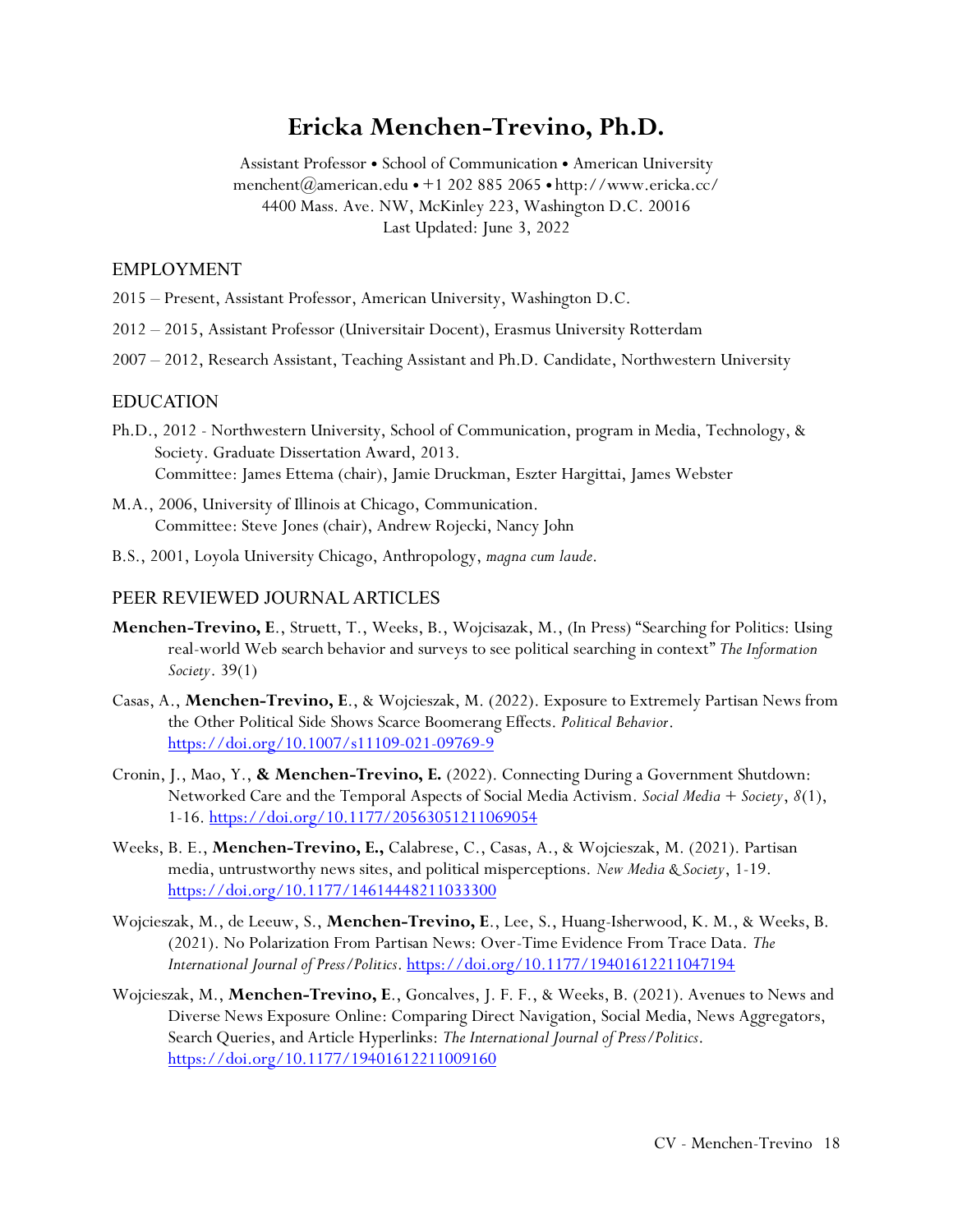- Wojcieszak, M., Thakur, A., Ferreira Gonçalves, J. F., Casas, A., **Menchen-Trevino, E**., & Boon, & M. (2021). Can AI Enhance People's Support for Online Moderation and Their Openness to Dissimilar Political Views? *Journal of Computer-Mediated Communication*, *26*(4), 223–243. <https://doi.org/10.1093/jcmc/zmab006>
- Mao, Y., & **Menchen-Trevino, E**. (2019). Global news-making practices on Twitter: Exploring English-Chinese language boundary spanning. *Journal of International and Intercultural Communication*, *12*(3), 248-266.<https://doi.org/10.1080/17513057.2018.1542018>
- Dvir-Gvirsman, S., Tsfati, Y., & **Menchen-Trevino, E**. (2016). The extent and nature of ideological selective exposure online: Combining survey responses with actual web log data from the 2013 Israeli Elections. *New Media & Society*, *18*(5), 857–877. <https://doi.org/10.1177/1461444814549041>
- **Menchen-Trevino, E.** (2013) "Collecting Vertical Trace Data: Big Possibilities and Big Challenges for Multi-method Research" *Policy & Internet*, 5(3), 328-339[. https://doi.org/10.1002/1944-](https://doi.org/10.1002/1944-2866.POI336) [2866.POI336](https://doi.org/10.1002/1944-2866.POI336)
- **Menchen-Trevino, E.;** Karr, C. (2012) "Researching Real-world Web Use with Roxy, Collecting observational Web data with informed consent" *Journal of Information Technology & Politics, 9*(3), 254-268.<https://doi.org/10.1080/19331681.2012.664966>
- **Menchen-Trevino**, E.; Hargittai, E. (2011) "Young Adults' Credibility Assessment of Wikipedia" *Information Communication & Society*, *14*(1), 24-51.<https://doi.org/10.1080/13691181003695173>
- Hargittai, E.; Fullerton, L.; **Menchen-Trevino, E**.; Thomas, K. (2010) "Trust Online: Young Adults' Evaluation of Web Content" *International Journal of Communication*, *4*. <https://ijoc.org/index.php/ijoc/article/view/636>

### PEER REVIEWED ARTICLES PUBLISHED IN CONFERENCE PROCEEDINGS

- Wirth, K., & **Menchen-Trevino, E**., Moore, R. (2019). Bots By Topic: Exploring Differences in Bot Activity by Conversation Topic. *Proceedings of the 10th International Conference on Social Media and Society - SMSociety '18*. Presented at the 10th International Conference, Toronto, Canada. p. 77- 82.<http://doi.acm.org/10.1145/3328529.3328547>
- **Menchen-Trevino, E**. (2016) "Web Historian: Enabling multi-method and independent research with real-world web browsing history data" iConference Proceedings 2016. 5 pages. Available: <http://hdl.handle.net/2142/89388>
- **Menchen-Trevino**, E.; Jha, S.; Pathak, M.; Papagari S.; Sridhar R.; Seo, D.; and Ye, C., (2009) "Wikis in the Classroom: An Agenda for Studying Collaborative Writing in Information Systems Research" Americas Conference on Information Systems, *AMCIS 2009 Proceedings*. Paper 732.

### BOOK CHAPTERS

- **Menchen-Trevino, E.,** & Karr, C. (In Press). Understanding individual web browsing: Social media use in context. In *Handbook of Social Media Research Methods* (2nd ed.). Sage. 24 pages.
- **Menchen-Trevino, E.** (2018) "Digital Trace Data and Social Research: A Proactive Research Ethics" in Gonzales Bailon, S. & Welles, B. (Eds.) *Oxford Handbook of Networked Communication*, Oxford: Oxford University Press. p. 520-538. <http://doi.org/10.1093/oxfordhb/9780190460518.013.29>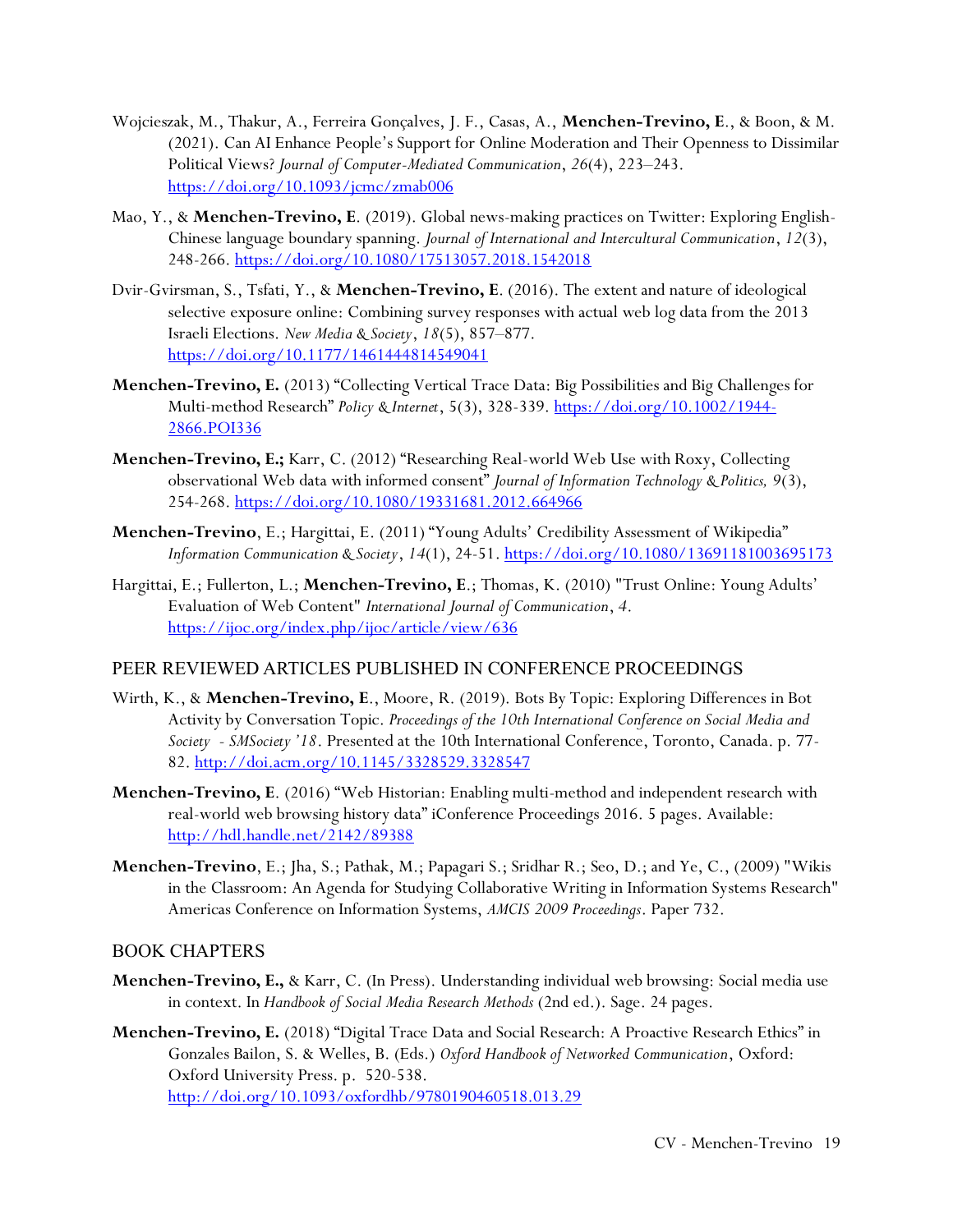- **Menchen-Trevino, E**. & Mao, Y. (2015) "Online Political Discussion in English and Chinese: The Case of Bo Xilai" in Chen, W. & Reese, S. D. (Eds.), *Networked China: Global Dynamics of Digital Media and Civic Engagement*. Routledge. p. 175-196
- Elfving, D., & **Menchen-Trevino, E**. (2008). One Wiki, Two Classrooms. In R. Cummings & M. Barton (Eds.),*Wiki Writing: Educators on Collaborative Writing and Learning* (p. 137-143). Ann Arbor: University of Michigan Press.

### SOFTWARE, DATASETS, AND REPLICATION CODE

- Clemm von Hohenberg, B., **Menchen-Trevino, E**. (2021). *ercexpo/us-news-domains: V1.0.0.2*. Zenodo. <https://doi.org/10.5281/zenodo.5681483>
- de Leeuw, S., & **Menchen Trevino, E**. (2021). *EXPO-partisan-news* [R]. ercexpo. <https://github.com/ercexpo/EXPO-partisan-news> (Original work published 2021)
- **Menchen-Trevino, E.,** Weeks, B., Calabrese, C., Casas, A., & Wojcieszak, M. (2021). *Replication Data for: Partisan Media, Untrustworthy News Sites, and Political Misperceptions* [Data set]. Harvard Dataverse. <https://doi.org/10.7910/DVN/PGQUWF>
- Wojcieszak, M., **Menchen-Trevino, E**., Weeks, B., & Gonçalves, J. (2021). Replication Data for: Avenues to News and Diverse News Exposure Online: Comparing Direct Navigation, Social Media, News Aggregators, Search Queries, and Article Hyperlinks [Data set]. Harvard Dataverse. <https://doi.org/10.7910/DVN/PNOH5I>
- **Menchen-Trevino, E.,** Karr, C., and contributors (2017-present) *Web Historian editions*. Open source code available on Github.<https://github.com/WebHistorian>
- **Menchen-Trevino, E**., (2015-2016) *Web Historian version 1.0*. Open source code available on GitHub. <https://github.com/erickaakcire/webhistorian>
- Karr, C., **Menchen-Trevino, E**. (2010-2014) *Roxy: A Research Proxy*. Open source code available on GitHub.<https://github.com/erickaakcire/Roxy>

### GRANTS AND AWARDS

- John S. and James L. Knight Foundation, Journalism Program "Building a partnership between Journalism and AI to detect and combat Mis/disinformation" co-PI with John Sullivan (Washington Post & SOC at AU) and Zois Boukouvalas (Statistics at AU), UNDER REVIEW (\$250,000)
- Ph.D. Mentor Award, SOC Ph.D. Program, May 2020
- Facebook, 2018-19, Integrity Foundational Research Awards (\$23,000)
- American University Provost's International Travel Award 2019 (\$2,950).
- Rita Allen Foundation, Misinformation Solutions Forum, 2018, Team leader of team including an SOC PhD student, and colleagues John Sullivan, and Ryan Moore (proposal not funded)
- American University, Washington D.C. 2016-17, Faculty Research Support Grant (\$9,500)
- The Dordick Award, Second Place, International Communication Association, Communication and Technology Division, 2013
- Northwestern School of Communication Graduate Dissertation Award, 2013
- Ministry of Science and Technology, Israel 2012. Program to Develop Scientific and Technological Infrastructure in the Social Sciences. "The impact of exposure to online media content on attitude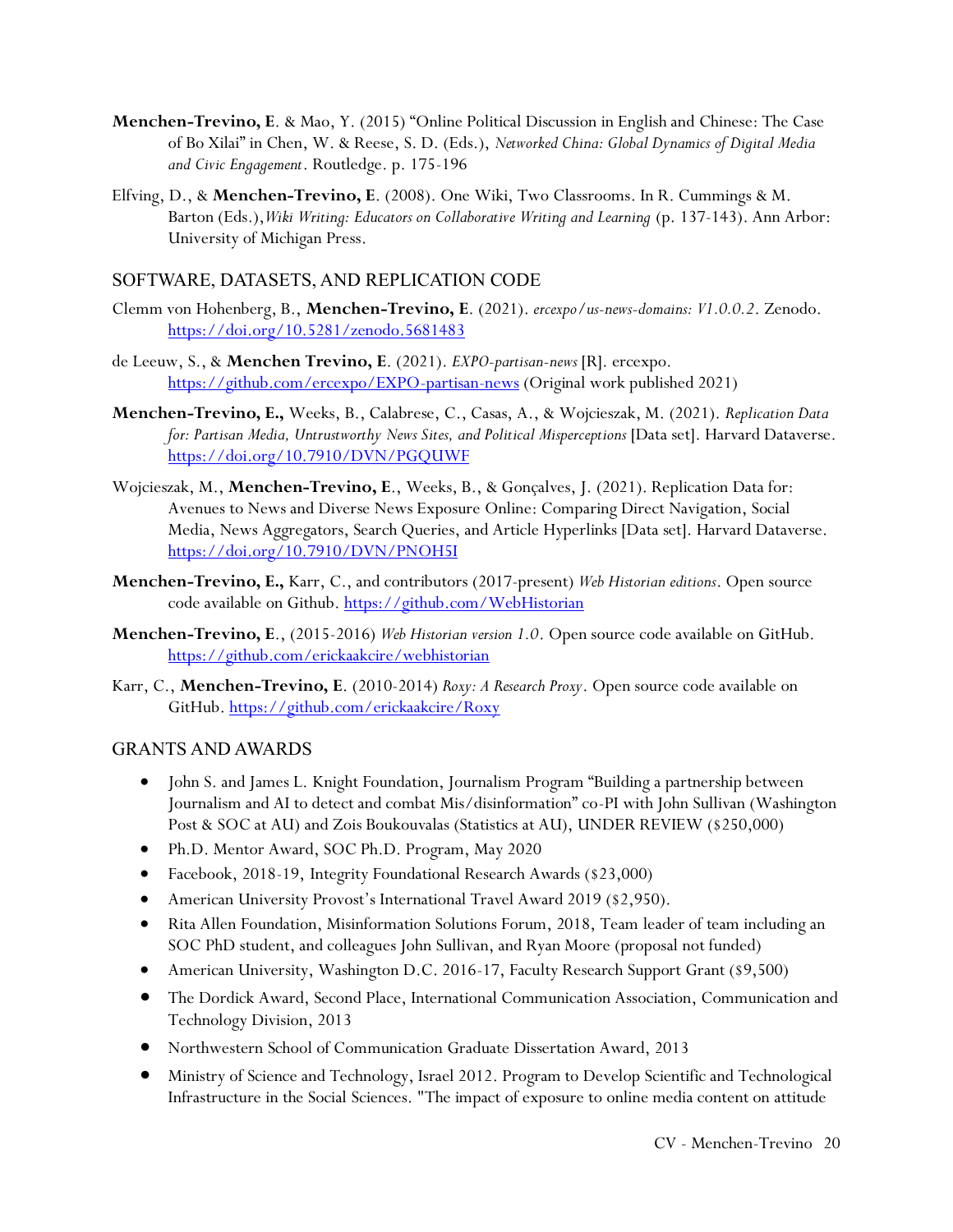polarization." Awarded ₪373,328 ISL (\$100,000 USD) over 3 years. co-PI with Shira Dvir Gvirsman and Yariv Tsfati

- Northwestern University
	- o Graduate Research Grant, 2010, The Graduate School, \$3,000.
	- o Special Research Grant, Department of Communication Studies, Northwestern University \$3,000.
	- o Graduate Research Ignition Grant, 2010, School of Communication, Northwestern University, \$2,000.
	- o Dissertation Grant, 2010, Department of Communication Studies, Northwestern University \$1,000.
- Top Student Paper, Second Place, International Communication Association, Political Communication Division, 2012
- Second Place Faculty Paper, co-authored with Hargittai, Fullerton & Thomas, International Communication Association, Communication & Technology Division, 2009
- Graduate Student Excellence in Teaching Award, International Communication Association, Instructional and Developmental Division, 2006
- Student Research Award, First Place, Carl Couch Center for Social and Internet Research, 2005
- Outstanding Student in Cultural Anthropology, Loyola University Department of Anthropology, 2001
- Phi Beta Kappa, Loyola University Chicago, 2001
- Study Abroad Scholarship to Italy, The Forum Associates, Spring 1999, \$3,000.
- Presidential Fellowship, Loyola University Chicago, 1998 2001

#### OPEN SCIENCE PREREGISTRATIONS

- Wojcieszak, M., Hohenberg, B. C. von, & **Menchen-Trevino, E**. (2021). *Comparing self-reported and behavioral news exposure*.<https://osf.io/6bvus/>
- Wojcieszak, M., Casas, A., **Menchen-Trevino, E**., & Boon, M. (2020). *Is news to blame? Analyzing the effects of "news vacation" on affective polarization and other outcomes*[. https://osf.io/6rphw/](https://osf.io/6rphw/)
- Wojcieszak, M., Casas, A., **Menchen-Trevino, E**., & Pak, C. (2019). *How bad can it get? Exposure to extreme dissimilar views and boomerang effects*. <https://osf.io/u8h9f/>
- Wojcieszak, M., Yu, X., **Menchen-Trevino, E**., Casas, A., Gonçalves, J. F. F., Pak, C., & Lee, S. (2019). *The relationship between incidental happiness and affective polarization: Evidence from three countries*[. https://osf.io/6r9ch/](https://osf.io/6r9ch/)
- Wojcieszak, M., Casas, A., Boon, M., & **Menchen-Trevino, E**. (2019). *In AI we trust: Can AI enhance people's support for online moderation and their openness to dissimilar political views?* <https://osf.io/spxmn/>

#### REFEREED PRESENTATIONS

**Menchen-Trevino, E**., Struett, T., Wojcieszak, M., "Gender Bias and Search Queries: Is autocomplete the problem?" (accepted, July 2022) 8th International Conference on Computational Social Science (IC2S2) Chicago, IL.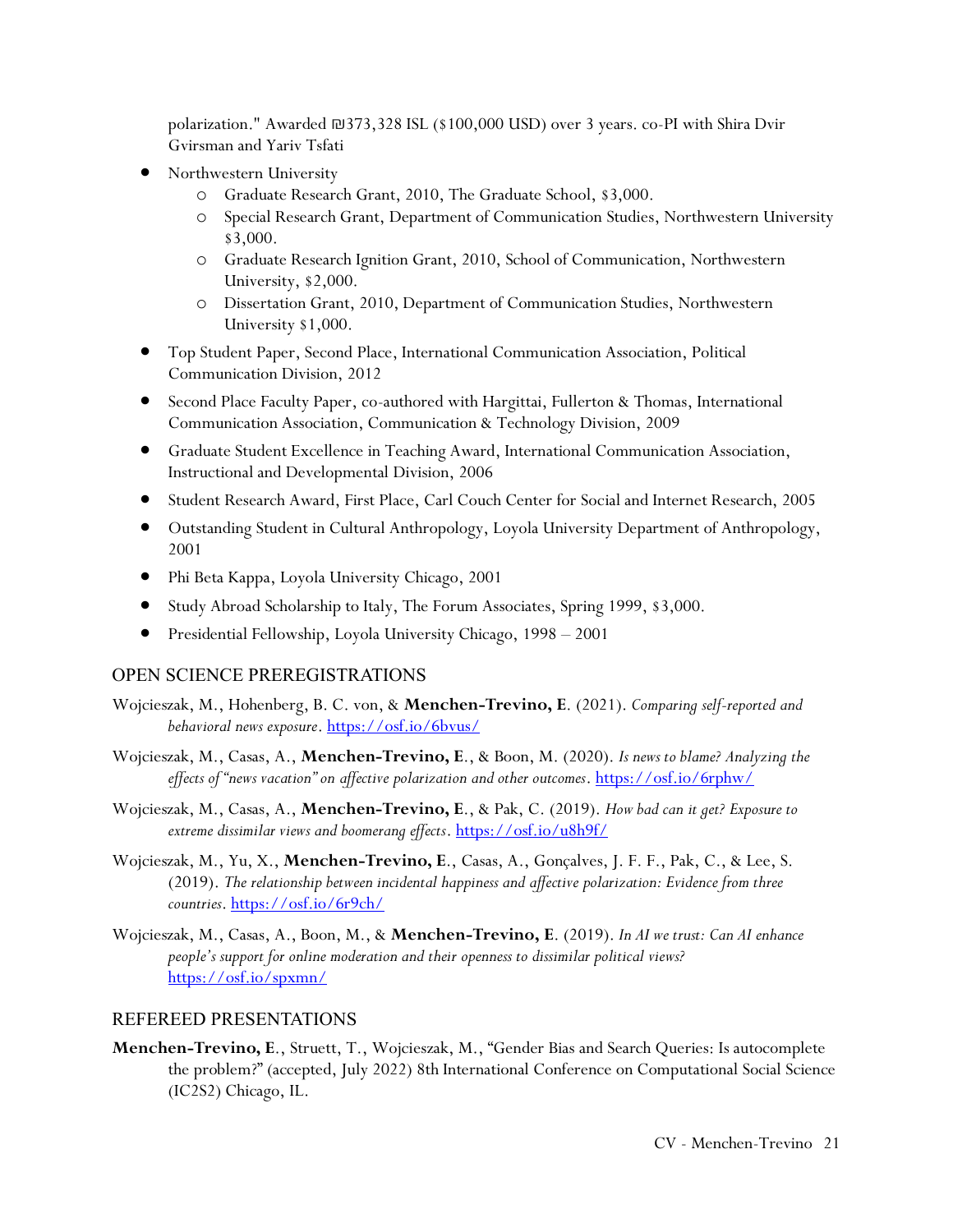- Clemm von Hohenbergh, B., Pak, C., **Menchen-Trevino, E**., and Wojcieszak, E., "Comparing selfreported and behaviorally tracked news exposure" (accepted, June 2022) Annual Conference of the European Political Science Association, Prague, Czech Republic.
- Chan, R.C., Shafiq, Z., Wojcieszak, M.E., **Menchen-Trevino, E**., "Exposure to Radical Content on YouTube: Algorithmic Recommendations or Off-platform Factors?" (accepted, June 2022) Politics and Computational Social Science (PaCSS) Conference, (Hybrid) Cambridge, MA.
- Wojcieszak, M., **Menchen-Trevino, E**., Clemm von Hohnenbergh, B., de Leeuw S.E., "The Other 97%: Exposure to and Effects of Political Content Beyond News: Evidence from Browsing Data in Three Countries" (May 2022) International Communication Association's 72<sup>nd</sup> Annual Conference Paris, France.
- **Menchen-Trevino, E**., Gonçalves, J., "Assembling the Haystack: How Preprocessing Choices Impact Online Tracking Data Outcomes" (May 2022) International Communication Association's 72nd Annual Conference Paris, France.
- Clemm von Hohenbergh, B., Pak, C.K., **Menchen-Trevino, E.,** Wojcieszak, M., "Comparing selfreported and behaviorally tracked news exposure" (February 2022) Etmaal conference, Online.
- Wojcieszak, M., de Leeuw, S.E., Casas, A., Yu, X. **Menchen-Trevino, E**., "Is News to Blame? A Causal Test of (Un)desirable News Exposure Effects" (October 2021) *American Political Science Association.*
- Wojcieszak, M., de Leeuw, S.E., **Menchen-Trevino, E**., Clemm, B., & Davidson, S., "The Other 97%: Exposure to and Effects of Political Content Beyond News: Evidence from browsing data in three countries" (August 2021) *Fourth Annual Politics and Computational Social Science* (PaCSS) Conference, Online.
- Wojcieszak, M., de Leeuw, S.E., **Menchen-Trevino, E**., Clemm von Hohenberg, B., & Davidson, S., "The Other 97%: Exposure to and Effects of Political Content Beyond News: Evidence from browsing data in three countries" (September 2021) *International Journal of Press/Politics Conference*, Online.
- Cronin, J. Mao, Y., **Menchen-Trevino, E**. & Shimoga, S., "Connecting in a Government Shutdown: Networked Social Support and Temporal Aspects of Connective Action" (May 2021) International Communication Association, Online.
- **Menchen-Trevino, E**., Struett, T. Weeks, B. Wojcieszak, M., "Searching for Politics: Using Real-world Web Search Behavior and Surveys to See Political Searching in Context" (May 2021) International Communication Association, Online.
- Wojciszak, M., **Menchen-Trevino, E**., Weeks, B., "Avenues to News and Diverse News Exposure Online: Comparing Direct Navigation, Social Media, News Aggregators, Search Queries, and Article Hyperlinks" (September 2020) International Journal of Press/Politics Virtual Conference.
- Weeks, B., **Menchen-Trevino, E**., Calabrese, C., Wojcieszak, M., "Partisan Media and Political Misperceptions" (May 2020) International Communication Association, Online.
- Wojcieszak, M., **Menchen-Trevino, E**., Pak, C.K., Casas, A., and Trilling, D., "Detecting long-term media effects on affective polarization: Evidence from web-tracking and longitudinal surveys in three countries" (July 2019) European Political Science Association, Belfast, Northern Ireland.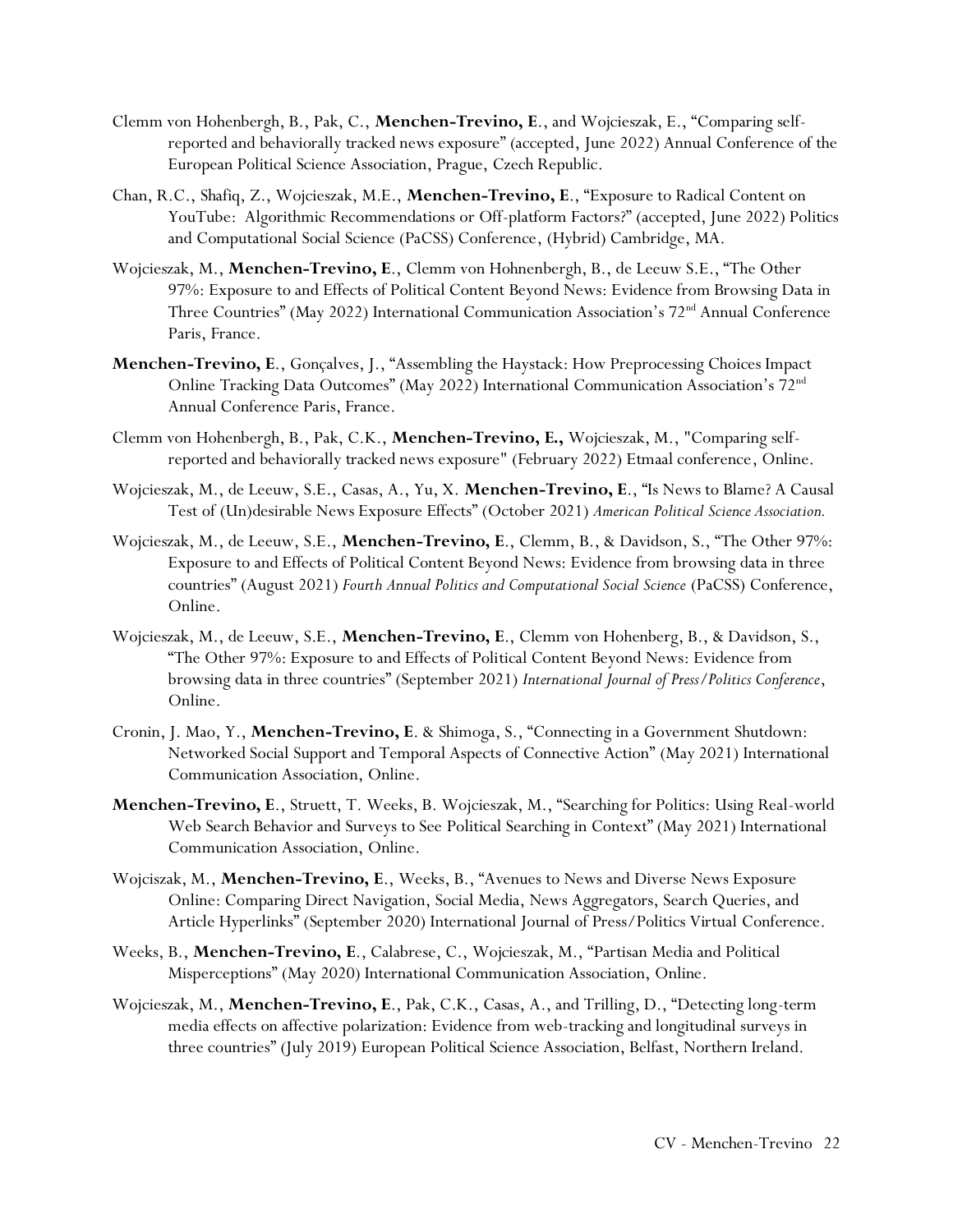- Wojcieszak, M., **Menchen-Trevino, E**., Pak, C.K., Casas, A., "New(S) Media Use and Party- Ideologyand Issue-Based Affective Polarization: Evidence from Three Countries" (May 2019) International Communication Association, Washington D.C.
- **Menchen-Trevino, E.,** Wojcieszak, M., Gonçalves, J., Weeks, B., "Measuring News Exposure Using Surveys and Digital Trace Data: Exploring New Connections and Divergences" (May 2019) International Communication Association, Washington D.C.
- **Menchen-Trevino, E**. "Trace Partnership: Collecting Real-World Behaviors and Self-Reports" (October 2018) Association of Internet Researchers, Montréal, Canada.
- **Menchen-Trevino, E**. "When old methods were new: Integrating digital traces into social research" (October 2018) Tracked Society Workshop sponsored by the Federal Ministry of Education and Research of Germany, Amsterdam, Netherlands.
- **Menchen-Trevino, E**. "Combining Digital Trace Data and Traditional Methods: A Proactive Research Ethics" (May 2018) International Communication Association, Prague, Czech Republic.
- Mao, Yuping, & **Menchen-Trevino, E**. "Translating and Disseminating News on Twitter: Exploring English-Chinese Language Boundary Spanning Practices" (May 2018) International Communication Association, Prague, Czech Republic.
- **Menchen-Trevino, E**., "Improving informed consent for digital trace data collection in the social sciences" (October 2017) Loyola Digital Ethics Symposium, Chicago, IL.
- **Menchen-Trevino, E**., "Integrating digital trace data into communication studies" (November 2016) National Communication Association Annual Meeting, National Communication Association, Philadelphia, PA.
- **Menchen-Trevino, E**., "Using web browsing histories to facilitate multimethod research" (October 2016) Internet Rules!, Association of Internet Researchers, Berlin, Germany.
- **Menchen-Trevino, E**., "Web Historian: Enabling the collection of self-reported & behavioral data about web browsing" (June 2015) International Communication Association. San Juan, Puerto Rico.
- **Menchen-Trevino, E**., Ettema, J., "Mundane Media Iconography: The Cultural Resonances of an Everyday Atrocity" (November 2014) National Communication Association. Chicago, IL.
- **Menchen-Trevino, E**., "Using digital traces as qualitative observational data" (May 2014) Qualitative Political Communication (a pre-conference of the International Communication Association) Seattle, WA.
- Dvir-Gvirsman, S., Tsfati, Y., **Menchen-Trevino, E**., "Exploring the Frequency and Predictors of Online Ideological News Exposure Using Actual Web Use Data" (May 2014) International Communication Association, Seattle, WA.
- **Menchen-Trevino, E.,** & Mao, Y., "Framing Bo Xilai in the Global Fifth Estate" (June 2013) China and the New Internet World (a pre-conference of the International Communication Association). Oxford, England.
- **Menchen-Trevino, E**., "Collecting Vertical Big Data: Big Possibilities and Big Challenges" (September 2012) Internet, Politics, Policy 2012: Big Data, Big Challenges. Oxford, England.
- **Menchen-Trevino, E.,** "Exactly what you want?: Comparing interest in politics & elections to observed Web use" (May 2012) International Communication Association, Phoenix, AZ.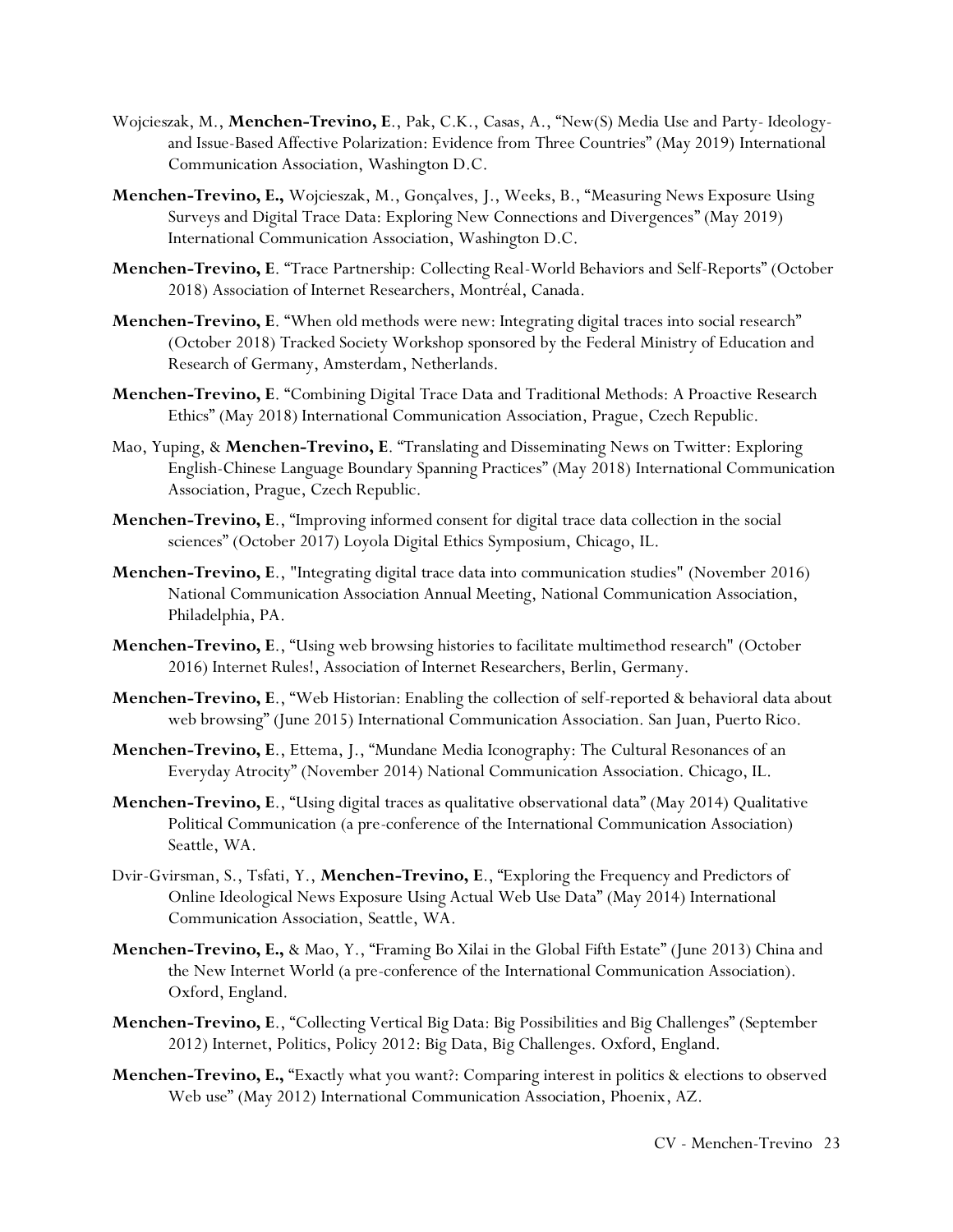- **Menchen-Trevino, E**., "Ideological 'deviants' and selective exposure to political communication" (November 2011) National Communication Association, New Orleans, LA.
- **Menchen-Trevino, E.,** "Flocking together? Political information in multiply mediated social networks" (November 2011) National Communication Association, New Orleans, LA.
- **Menchen-Trevino, E.,** "The Future of Internet Research Methods: Combining Real-World Observation & Self Reports" (October 2011) The Association of Internet Researchers, Seattle, WA.
- **Menchen-Trevino, E**., "Avoiding politics, avoiding the other side: An in-depth study of selectivity practices across media" (October 2011) Association of Internet Researchers conference, Seattle, WA.
- **Menchen-Trevino, E.,** "Registered voters on the web: Looking for information, looking for confirmation, not looking at all" (August 2011) The Association for Education in Journalism and Mass Communication (AEJMC), St. Louis, MO.
- **Menchen-Trevino, E**., "Social public measures of news: Users as gatekeepers on Digg.com" (May 2011) International Communication Association, Boston, MA.
- **Menchen-Trevino, E.**; Karr, C., "Researching Real-world Web Use with Roxy, A Research Proxy" (May 2011) Journal of Information Technology & Politics conference on The Future of Computational Social Science*.* Seattle.
- **Menchen-Trevino, E**., "Users as news gatekeepers online" (November 2009) National Communication Association, Chicago, IL.
- Fullerton, L; Keegan B.; **Menchen-Trevino, E**., "Institutionalizing notability on Wikipedia: process, policy and change" (October 2009) The Association of Internet Researchers, Milwaukee, WI.
- **Menchen-Trevino, E.;** Hargittai, E., "Online credibility assessment: the case of Wikipedia" (October 2009) Association of Internet Researchers conference, Milwaukee, WI.
- **Menchen-Trevino, E.,** "Milblogs as a Networked Public Sphere: The Case of Haditha" (May 2009) International Communication Association, Chicago, IL.
- Hargittai E.; Fullerton L.; **Menchen-Trevino E**.; Thomas, K., "Trust on the Web: How young adults judge the credibility of online content" (May 2009) International Communication Association, Chicago,IL. *Second Place Faculty Paper*.
- **Menchen-Trevino, E.,** "Peer Monitoring in Everyday Life" (October 2008) The Association of Internet Researchers, Copenhagen, Denmark.
- Hargittai E.; Fullerton L.; **Menchen-Trevino E**.; Thomas, K., "Trust Online: How Search Context and Branding Influences User Perception of Content Credibility" (September 2008) Telecommunications Policy Research Conference, Washington D.C.
- Jones, S., **Menchen-Trevino, E**. et. al. "Internet Research at an Internet Research Conference: A Case Study of Internet Use at AoIR 6.0," (September 2006) The Association of Internet Researchers, Brisbane, Australia.
- **Menchen-Trevino, E.**; Elfving, D., "When does a wiki work? A case study in graduate education" (March 2006) Teaching and Learning with Technology, West Lafayette, IN.
- **Menchen-Trevino, E**., "Blogger Motivations: Power, Pull and Positive Feedback," (October 2005) The Association of Internet Researchers, Chicago, IL.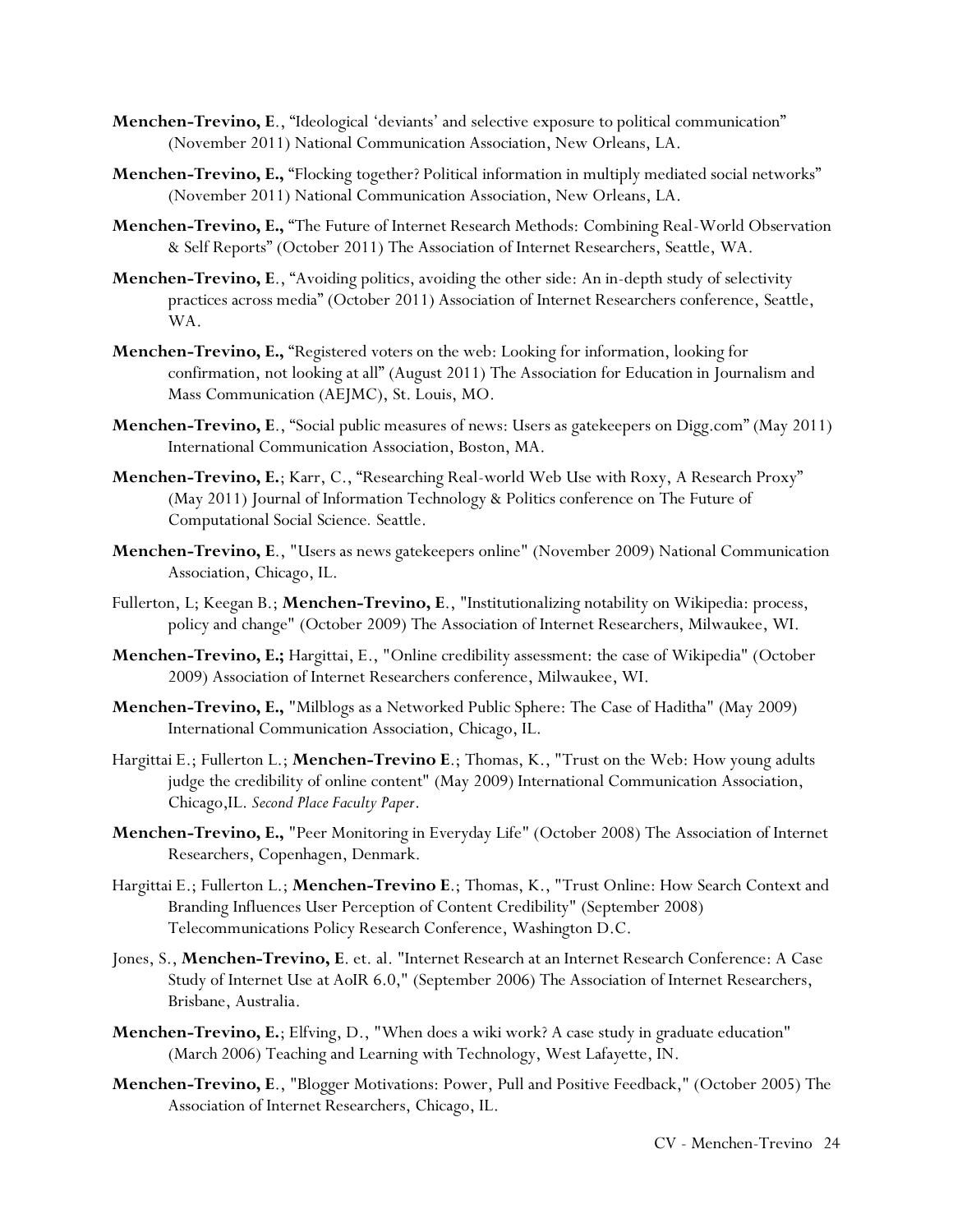- **Menchen, E**., "Visual Images of Quepos, Costa Rica: The photographic Gaze of a Tourist Community in Flux" (March 2001) The Society for Applied Anthropology, Merida, Mexico.
- **Menchen, Ericka**. "Virtual Museums and the Production of Cultural Identities," (April 2000) Central States Anthropological Society, Bloomington, IN.

#### BOOK REVIEW AND INVITED JOURNAL ARTICLE

- Seoane Pérez, F., & **Menchen-Trevino, E.** (2016) "Requiem for a master: A homage to professor Kevin G. Barnhurst. *International Journal of Media & Cultural Politics, 12*(2), 147-149. [https://doi.org/10.1386/macp.12.2.147\\_2](https://doi.org/10.1386/macp.12.2.147_2)
- **Menchen-Trevino, E**. (2015) Review of "The Hidden Agenda of the Political Mind." *International Journal of Media and Cultural Politics*, *11*(1), 129[. https://doi.org/10.1386/macp.11.1.129\\_5](https://doi.org/10.1386/macp.11.1.129_5)

### MEDIA

#### Editorials & Blog posts

- Boon, M., Wojcieszak, M., Casas, A., **Menchen-Trevino, E**. (2020) *Trump supporters have little trust in societal institutions*[. The Conversation](https://theconversation.com/trump-supporters-have-little-trust-in-societal-institutions-131113) and [Salon](https://www.salon.com/2020/02/22/trump-supporters-have-little-trust-in-societal-institutions_partner/)
- Casas. A., Boon, M., Wojcieszak, M., **Menchen-Trevino, E**. (2019) *What Kamala Harris supporters' media consumption habits say about who they might support next in the Democratic presidential primary*. [LSE U.S.](https://blogs.lse.ac.uk/usappblog/2019/12/19/what-kamala-harris-supporters-media-consumption-habits-say-about-who-they-might-support-next-in-the-democratic-presidential-primary/)  [Center Blog](https://blogs.lse.ac.uk/usappblog/2019/12/19/what-kamala-harris-supporters-media-consumption-habits-say-about-who-they-might-support-next-in-the-democratic-presidential-primary/)
- **Menchen-Trevino, E**. (2016, August). The Two-party System Is Rigged, But It's Not Against You. [Huffington Post](http://www.huffingtonpost.com/entry/the-two-party-system-is-rigged-but-its-not-against_us_57bb4bafe4b07d22cc392b4b)

#### Interviews & Coverage of Scholarship

- Coddington, M., & Lewis, S. (2022, January 3). Are partisan news sites to blame for polarization? A massive study suggests they're not. *Nieman Journalism Lab*. [https://www.niemanlab.org/2022/01/are-partisan-news-sites-to-blame-for-polarization-a](https://www.niemanlab.org/2022/01/are-partisan-news-sites-to-blame-for-polarization-a-massive-study-suggests-theyre-not/)[massive-study-suggests-theyre-not/](https://www.niemanlab.org/2022/01/are-partisan-news-sites-to-blame-for-polarization-a-massive-study-suggests-theyre-not/)
- Elwood, K. (2021, October 18). New political ad strategy in Virginia: Promoting news articles in Google search results. Washington Post. [https://www.washingtonpost.com/dc-md](https://www.washingtonpost.com/dc-md-va/2021/10/18/mcauliffe-google-ads-headlines-change/)[va/2021/10/18/mcauliffe-google-ads-headlines-change/](https://www.washingtonpost.com/dc-md-va/2021/10/18/mcauliffe-google-ads-headlines-change/)
- Suciu, P. (2021, November 11). Kyle Rittenhouse Receives Support As Well As Condemnation On Social Media. *Forbes*. [https://www.forbes.com/sites/petersuciu/2021/11/11/kyle-rittenhouse](https://www.forbes.com/sites/petersuciu/2021/11/11/kyle-rittenhouse-receives-support-as-well-as-condemnation-on-social-media/?sh=64ea0f115123)[receives-support-as-well-as-condemnation-on-social-media/?sh=64ea0f115123](https://www.forbes.com/sites/petersuciu/2021/11/11/kyle-rittenhouse-receives-support-as-well-as-condemnation-on-social-media/?sh=64ea0f115123)

#### INVITED RESEARCH PRESENTATIONS

- **Menchen-Trevino, E.,** "Integrating Digital Traces into the Social Sciences: The Web Historian Project" The Department of Communication at UC Davis presents the Brownbag Series, Online, 14 April 2022.
- **Menchen-Trevino, E**., Struett, T., Weeks, B., Wojcisazak, M., "Searching for Politics in a Polarized Media Environment: Evidence from real-world search queries and self-reported attitudes" Media + Politics Workshop, George Washington University's School of Media and Public Affairs, 24 September 2019.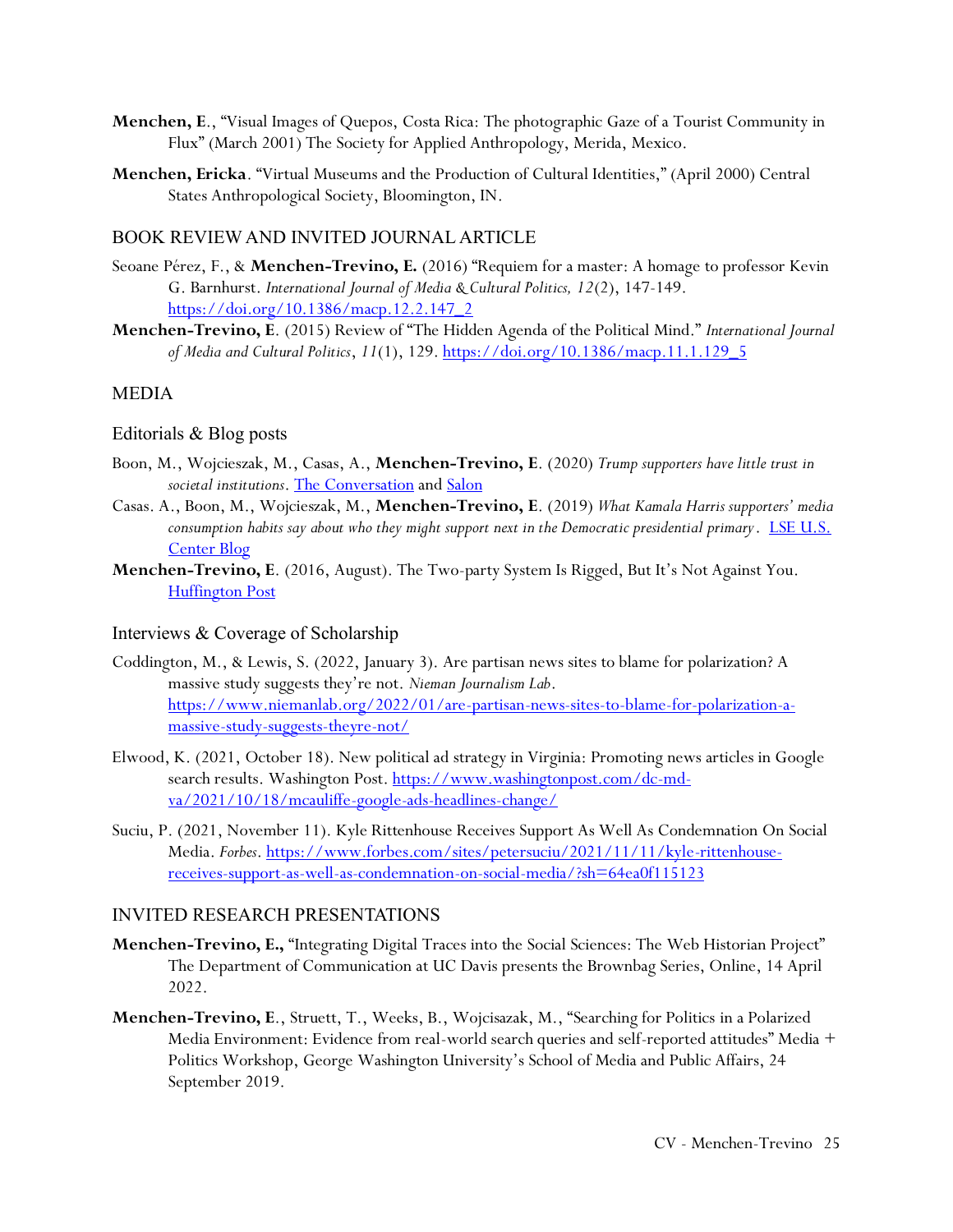- Wojcieszak, M., Casas, A., **Menchen-Trevino, E**., "Lowering Selectivity & Polarization: 3-Country Experiments and Web Tracking" Integrity Research Academic Workshop, Facebook, Menlo Park, CA, June 26-27, 2019.
- **Menchen-Trevino, E.,** "Digital Traces and Qualitative Research: Innovations in Research Design and Data Collection" Universidad Carlos III, Spain, June 17, 2019.
- **Menchen-Trevino**, **E.,** "Social media and Democracy" Tocqueville Forum, Georgetown University, March 30, 2019.
- **Menchen-Trevino, E.,** "Rethinking informed consent for digital trace data collection" EXPO workshop, University of Amsterdam, Netherlands, March, 2019.
- **Menchen-Trevino, E**., & Karr, C.J., "Roxy 2.0," Mobile and Online Tracking Workshop, European Commission, Amsterdam, Netherlands, October 27-28, 2018.
- **Menchen-Trevino, E**., "The Web Historian Project: Trace Partnership in Practice" American University School of Communication Faculty Forum, Washington D.C. 30 March 2017. Available: <https://www.youtube.com/watch?v=v8FjFrenryE>
- **Menchen-Trevino, E**., "The Web Historian Project: Trace Partnership in Practice" Data Visualization DC, Washington D.C. March 28, 2017.
- **Menchen-Trevino, E.,** "Using digital traces as mixed-method observational data" Media Exposure Seminar, University of Amsterdam, October 2, 2014.
- **Menchen-Trevino, E**., "Election 2012: One thing no one is talking about and three things everyone is talking about" Stars and Stripes: USA Election Night, Erasmus University Rotterdam Stadium Generale & Erasmus Cultuur program, In co-operation with Embassy of the United States of America, Rotterdam, November 6, 2012.

### WORKSHOPS

- Tutorial organizer, "Exploring Google Takeout's Search History as a Data Source" Opening Communication Science pre-conference workshop of the International Communication Association, Paris, France, May 2022. [https://github.com/erickaakcire/explore\\_google\\_takeout/](https://github.com/erickaakcire/explore_google_takeout/)
- Primary organizer, "Digital Tracking", Full day post-International Communication Association workshop with 8 presentations and 25 attendees from 5 countries, Washington D.C. May, 2019
- Workshop organizer, "Using web browsing history data to study social media use", half-day workshop at the International Conference on Social Media & Society, Toronto, Canada, July 2019

### PEDAGOGICAL CONTRIBUTIONS

### Invited Presentation

**Menchen-Trevino, E**., "Using Pass-Fail Grading to Align Grade Achievement with Course Learning Achievement", American University's Center for Teaching, Research and Learning, April 24, 2020, online.

### Invited Blog Post

Menchen-Trevino, E. (2021) Hyflex Learning: Supporting Students and Sustaining Learning Across In-person and Remote Modalities, [AU CTRL "The Beat"](https://edspace.american.edu/thectrlbeat/2021/12/17/hyflex-learning-supporting-students-and-sustaining-learning-across-in-person-remote-modalities/)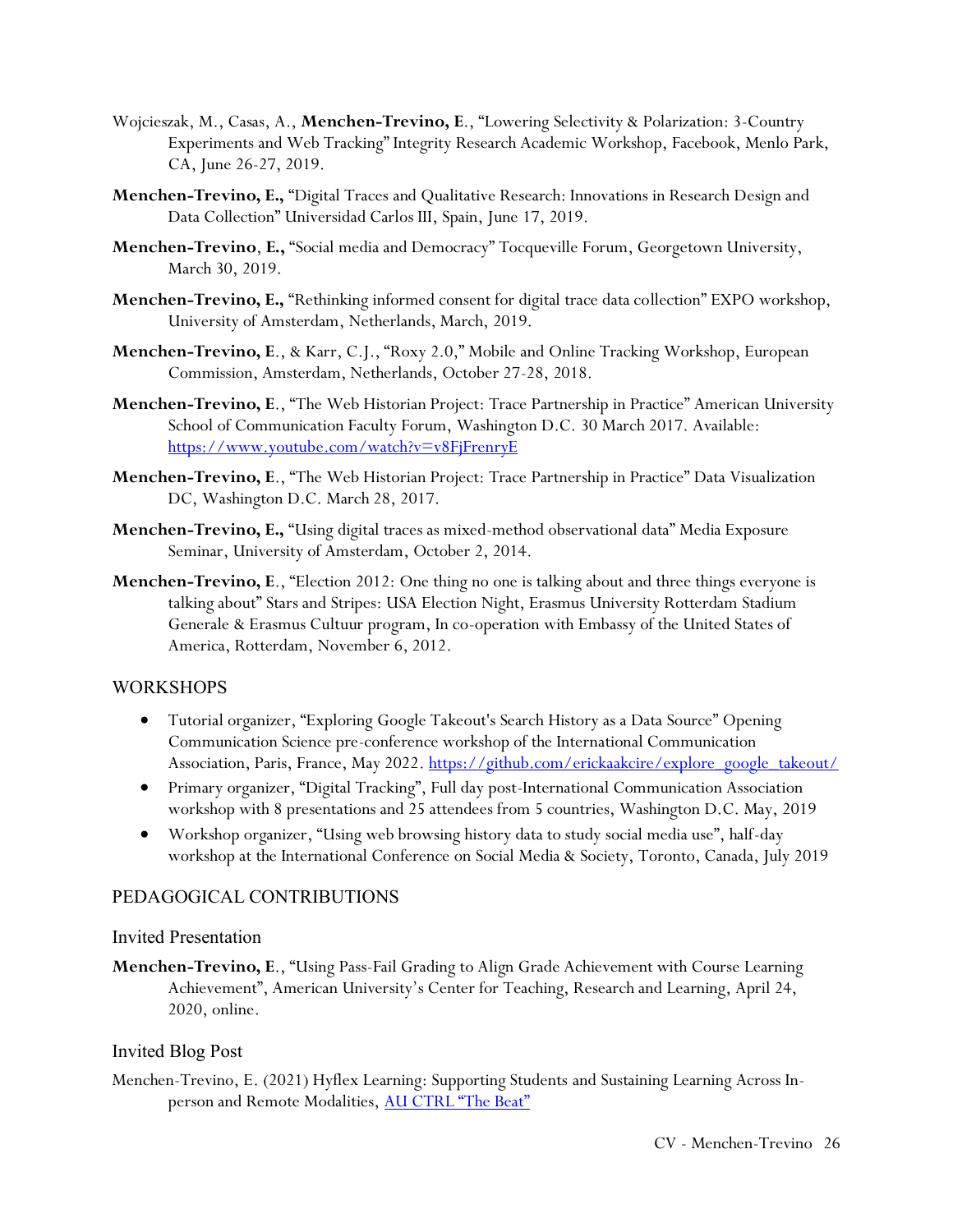# TEACHING

## American University, School of Communication

Course Development: "Telling Stories with Data" Advanced Undergraduate and Graduate student course (420/620) introducing Python programming for data analysis and visualization, finding existing datasets and stories within datasets.

### Undergraduate Courses Taught:

- Comm 100 Understanding Media
- Comm 380 Public Communication Research
- Comm 420 (cross listed as Comm 620) Telling Stories with Data

## Graduate Courses Taught:

- Comm 620 (cross listed as Comm 420, see above)
- Comm 738 Research for Strategic Communication
- Comm 751 Advanced Media Research Methods (Ph.D. course)

Independent Studies Supervised: "Text Mining in R" Fall 2019, "Discovering Bots" Summer 2018, Privacy Internet Regulations & Governance Summer and Fall 2016

### Ph.D. Dissertation Committees

- Co-chair Mariana Sanchez Santos, American University, School of Communication, Present
- Committee Member, Randy Rosin, American University, School of Communication, Present
- Outside Reader, E.D. Bello-Pardo, "A Digital Hypodermic Needle? Essays on the Impact of Misinformation, Framing, and Images on American Public Opinion in the Internet Age" School of Public Affairs, Political Science, American University, 2022
- Co-chair (primary advisor) Jane Cronin, "The Summer of Our Discontent: Anger and Hope in Hashtag Activism" American University, School of Communication, 2021
- Outside Committee Member, Alyona Khaptsova, "Individual values as a basis for selective media exposure" Universität Bremen, Germany, 2021
- Outside Reader, William Jorgenson, "Disgust as a Discrete Emotion: Causes and Consequences for Political Behavior" School of Public Affairs, Political Science, American University, 2021
- Co-chair (primary advisor) Emily O'Connell, "Hybrid Systems and Hybrid Genres: Exploring U.S. Political Podcast Framing Tactics and Effects" American University, School of Communication, 2020
- Co-chair (primary advisor) Kurt Wirth, "Predicting Changes in Public Opinion with Twitter: What Social Media Data Can and Can't Tell Us About Opinion Formation", American University, School of Communication, 2020
- Committee Member, Aras Coskuntuncel, "Networking Authoritarian Neoliberalism: Realigned Strategies of Information Control and Resistance in the Case of Turkey" American University, School of Communication, 2020
- Committee Member, Olivia Williams, "The Interface of Risk, Information Security and Privacy on the Humanitarian Frontline" American University, School of Communication, 2020